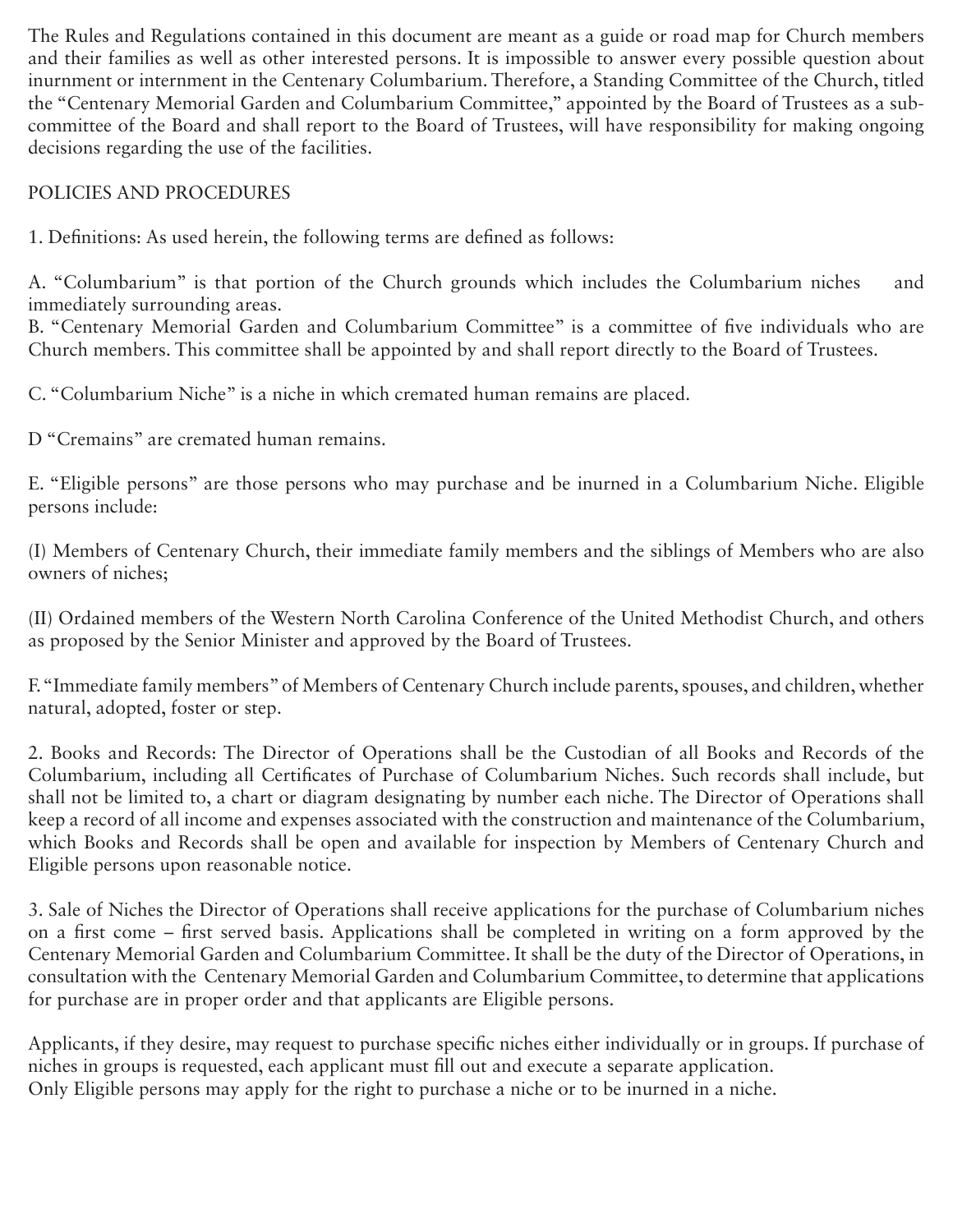4. Transfer of Niches: The right to inurnment is personal to and retained only by the person(s) designated on the Certificate of Purchase. No sale or other transfer of Certificates of Purchase of niches may occur by will, intestate succession, gift or otherwise, except upon approval by the Board of Trustees of the Church. The Church has no obligation to approve a transfer. The Church has no obligation to repurchase niches, although the Director of Operations will endeavor to resell niches to Eligible persons upon written request and upon approval by the Board of Trustees.

The rights granted under the Certificate of Purchase shall lapse upon the happening of one or more of the following events:

A. Cessation of operation of the Columbarium (in which event the purchase price shall be refunded by the Church, exclusive of interest, costs or other penalty) to the owner of the Certificate.

B. Inurnment or interment of the owner of the Certificate elsewhere.

C. Withdrawal of the owner from membership of Centenary Church (in those instances where Certificate owners applied on the basis that they are members of the Church).

Upon lapse of the rights granted by the Certificate of Purchase, the Church shall be entitled to resell such rights, except for cessation of operation of the Columbarium (as noted in paragraph 4. (a) above), the Church shall have no obligation to refund any monies expended by the owner of the Certificate.

5. Prices for Niches: The Centenary Memorial Garden and Columbarium Committee shall advise the Board of Trustees of the Church as to an appropriate price for burial niches and fees for related services, which prices and fees shall be determined by the Board of Trustees from time to time. The Director of Operations shall maintain a list of available niches and the current prices of niches and fees for related services. Those applicants needing financial assistance to purchase a niche may apply to the Senior Minister for help in defraying the cost of such purchase.

Any owner of a single niche who wishes to upgrade to a double niche shall pay the difference between (a) the then current price for a double niche, and (b) the price initially paid by the owner for the single niche.

6. Additional Fees: In addition to the price for the purchase of a niche, owners of such certificates shall be responsible for, and shall pay all additional charges, related to inscription of niche covers.

7. Modification and decoration of niches: Modification and decoration of niches or any other area of the Columbarium are specifically and expressly prohibited. Niche covers shall be inscribed in a uniform manner approved by the Board of Trustees. Inscriptions shall be limited to the name of the deceased, together with the month, day and year of birth and of death. There shall be no flowers or other decorations placed near or affixed to the niches.

8. Containment of Cremains: Because of the design of the Columbarium and the individual niches, a maximum of two persons' cremains may be inurned in a niche. All cremains deposited in a niche shall be enclosed in a container approved by the Board of Trustees, which container shall be capable of withstanding the elements and which shall be suitable for removal and transportation in the event such removal and transportation becomes advisable or necessary.

9. Performance of Services of Inurnment: Only the ordained Ministers of Centenary United Methodist Church or an ordained minister approved by the Senior Minister of Centenary United Methodist Church shall be authorized to place the cremains of any person in a niche.